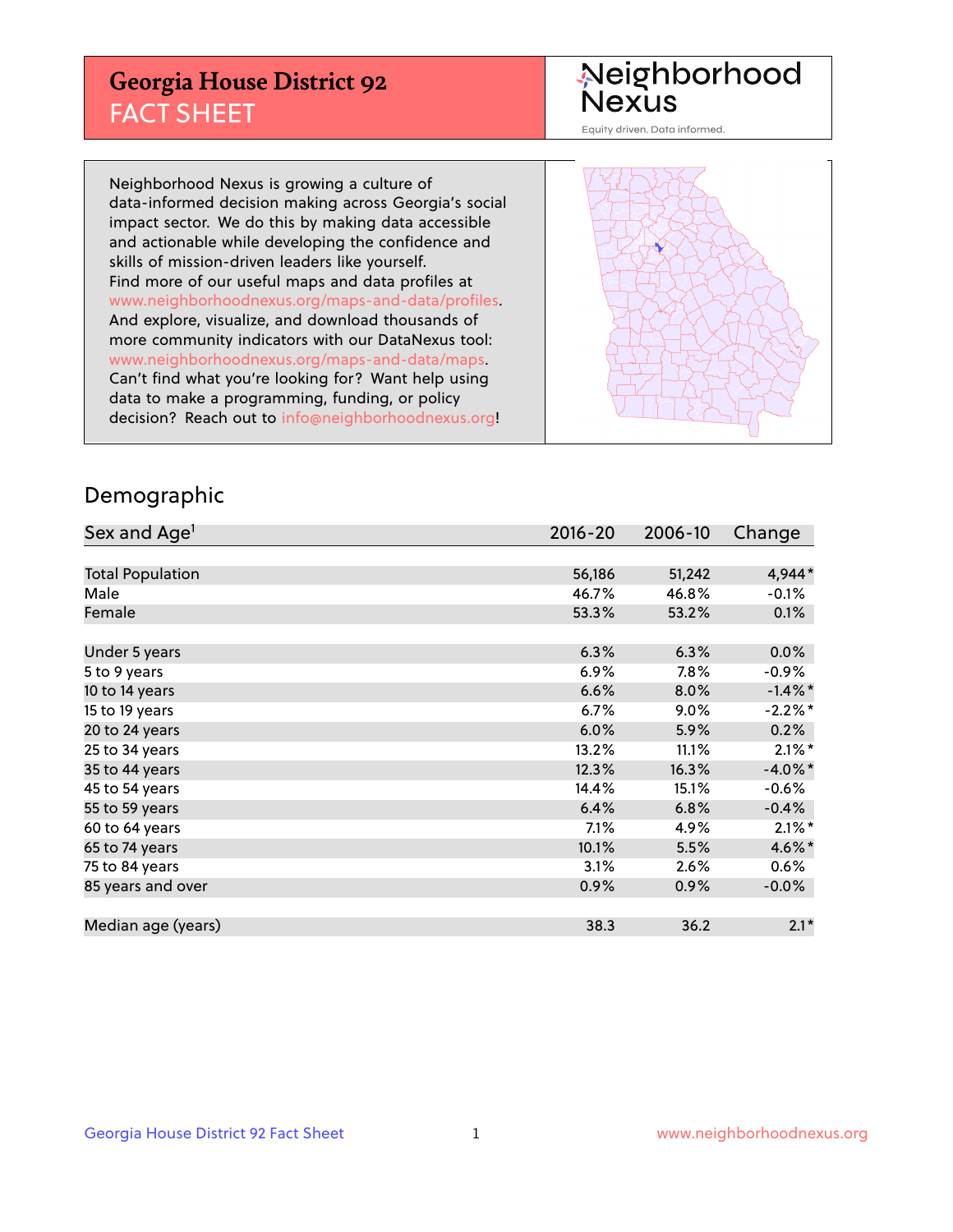## Demographic, continued...

| Race <sup>2</sup>                                            | $2016 - 20$ | 2006-10 | Change      |
|--------------------------------------------------------------|-------------|---------|-------------|
| <b>Total population</b>                                      | 56,186      | 51,242  | 4,944*      |
| One race                                                     | 96.5%       | 98.5%   | $-2.1\%$ *  |
| White                                                        | 27.4%       | 40.3%   | $-13.0\%$ * |
| <b>Black or African American</b>                             | 65.8%       | 54.4%   | $11.3\%$ *  |
| American Indian and Alaska Native                            | 0.1%        | 0.2%    | $-0.1%$     |
| Asian                                                        | 2.1%        | 2.3%    | $-0.2%$     |
| Native Hawaiian and Other Pacific Islander                   | 0.1%        | 0.1%    | $-0.1%$     |
| Some other race                                              | 1.1%        | 1.1%    | $-0.0%$     |
| Two or more races                                            | 3.5%        | 1.5%    | $2.1\%$ *   |
| Race alone or in combination with other race(s) <sup>3</sup> | $2016 - 20$ | 2006-10 | Change      |
| Total population                                             | 56,186      | 51,242  | 4,944*      |
| White                                                        | 30.0%       | 41.4%   | $-11.4\%$ * |
| <b>Black or African American</b>                             | 67.5%       | 55.6%   | 11.9%*      |
| American Indian and Alaska Native                            | 0.8%        | 0.9%    | $-0.1%$     |
| Asian                                                        | 2.4%        | 2.5%    | $-0.1%$     |
| Native Hawaiian and Other Pacific Islander                   | 0.1%        | 0.2%    | $-0.1%$     |
| Some other race                                              | 3.0%        | 1.3%    | $1.7\%$ *   |
| Hispanic or Latino and Race <sup>4</sup>                     | $2016 - 20$ | 2006-10 | Change      |
|                                                              |             |         |             |
| <b>Total population</b>                                      | 56,186      | 51,242  | 4,944*      |
| Hispanic or Latino (of any race)                             | 5.4%        | 3.5%    | $1.9\%$ *   |
| Not Hispanic or Latino                                       | 94.6%       | 96.5%   | $-1.9%$ *   |
| White alone                                                  | 25.2%       | 38.6%   | $-13.4\%$ * |
| Black or African American alone                              | 65.2%       | 54.1%   | $11.2\%$ *  |
| American Indian and Alaska Native alone                      | 0.1%        | 0.1%    | $-0.0%$     |
| Asian alone                                                  | 1.9%        | 2.3%    | $-0.4%$     |
| Native Hawaiian and Other Pacific Islander alone             | 0.1%        | 0.1%    | $-0.1%$     |
| Some other race alone                                        | 0.3%        | 0.3%    | 0.0%        |
| Two or more races                                            | 1.8%        | 1.1%    | 0.7%        |
| U.S. Citizenship Status <sup>5</sup>                         | $2016 - 20$ | 2006-10 | Change      |
| Foreign-born population                                      | 4,907       | 3,918   | 988*        |
| Naturalized U.S. citizen                                     | 66.7%       | 62.9%   | 3.8%        |
| Not a U.S. citizen                                           | 33.3%       | 37.1%   | $-3.8%$     |
| Citizen, Voting Age Population <sup>6</sup>                  | 2016-20     | 2006-10 | Change      |
|                                                              |             |         |             |
| Citizen, 18 and over population                              | 41,080      | 35,633  | $5,447*$    |
| Male                                                         | 47.6%       | 45.3%   | 2.3%        |
| Female                                                       | 52.4%       | 54.7%   | $-2.3\%$ *  |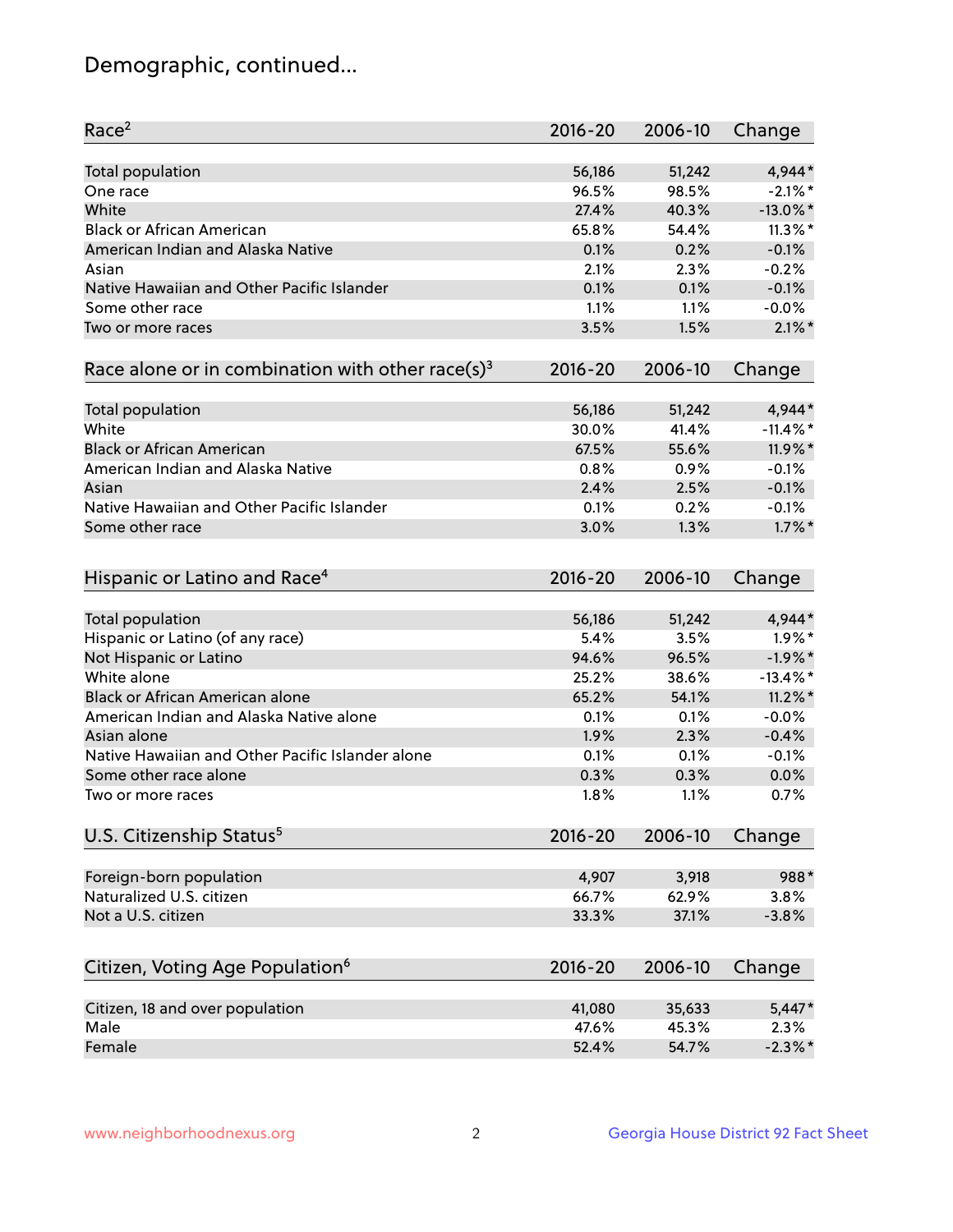#### Economic

| Income <sup>7</sup>                                 | $2016 - 20$ | 2006-10 | Change     |
|-----------------------------------------------------|-------------|---------|------------|
|                                                     |             |         |            |
| All households                                      | 20,183      | 17,950  | $2,233*$   |
| Less than \$10,000                                  | 5.0%        | 4.9%    | 0.1%       |
| \$10,000 to \$14,999                                | 3.1%        | 2.8%    | 0.2%       |
| \$15,000 to \$24,999                                | 6.3%        | 9.5%    | $-3.2%$ *  |
| \$25,000 to \$34,999                                | 8.4%        | 9.0%    | $-0.6%$    |
| \$35,000 to \$49,999                                | 14.4%       | 14.6%   | $-0.2%$    |
| \$50,000 to \$74,999                                | 19.8%       | 22.3%   | $-2.5%$    |
| \$75,000 to \$99,999                                | 13.4%       | 14.9%   | $-1.5%$    |
| \$100,000 to \$149,999                              | 20.8%       | 15.7%   | $5.1\%$ *  |
| \$150,000 to \$199,999                              | 5.3%        | 4.2%    | 1.0%       |
| \$200,000 or more                                   | 3.6%        | 2.1%    | $1.5\%$ *  |
| Median household income (dollars)                   | 66,062      | 60,715  | 5,347*     |
| Mean household income (dollars)                     | 79,508      | 70,439  | $9,069*$   |
| With earnings                                       | 80.3%       | 86.6%   | $-6.3\%$ * |
| Mean earnings (dollars)                             | 74,176      | 68,226  | 5,950*     |
| <b>With Social Security</b>                         | 30.8%       | 21.9%   | $9.0\%$ *  |
| Mean Social Security income (dollars)               | 19,862      | 15,477  | 4,384*     |
| With retirement income                              | 25.4%       | 16.9%   | 8.5%*      |
| Mean retirement income (dollars)                    | 32,861      | 25,226  | 7,634*     |
| With Supplemental Security Income                   | 4.2%        | 2.0%    | $2.3\%$ *  |
| Mean Supplemental Security Income (dollars)         | 6,686       | 9,968   | $-3,282$   |
| With cash public assistance income                  | 2.3%        | $1.0\%$ | 1.3%       |
| Mean cash public assistance income (dollars)        | 3,445       | 5,053   | $-1,608$   |
| With Food Stamp/SNAP benefits in the past 12 months | 13.0%       | 8.7%    | 4.3%*      |
|                                                     |             |         |            |
| Families                                            | 14,266      | 13,320  | 946*       |
| Less than \$10,000                                  | 2.5%        | 3.2%    | $-0.7%$    |
| \$10,000 to \$14,999                                | 1.9%        | 1.9%    | 0.0%       |
| \$15,000 to \$24,999                                | 5.2%        | 7.7%    | $-2.5%$    |
| \$25,000 to \$34,999                                | 8.8%        | 7.3%    | 1.5%       |
| \$35,000 to \$49,999                                | 12.6%       | 13.3%   | $-0.7%$    |
| \$50,000 to \$74,999                                | 19.3%       | 22.7%   | $-3.4%$    |
| \$75,000 to \$99,999                                | 14.0%       | 17.0%   | $-3.0%$    |
| \$100,000 to \$149,999                              | 23.9%       | 19.2%   | 4.8%*      |
| \$150,000 to \$199,999                              | 7.1%        | 5.1%    | $2.1\%$ *  |
| \$200,000 or more                                   | 4.6%        | 2.6%    | $1.9\%$ *  |
| Median family income (dollars)                      | 74,481      | 68,574  | 5,907*     |
| Mean family income (dollars)                        | 88,146      | 78,317  | 9,829*     |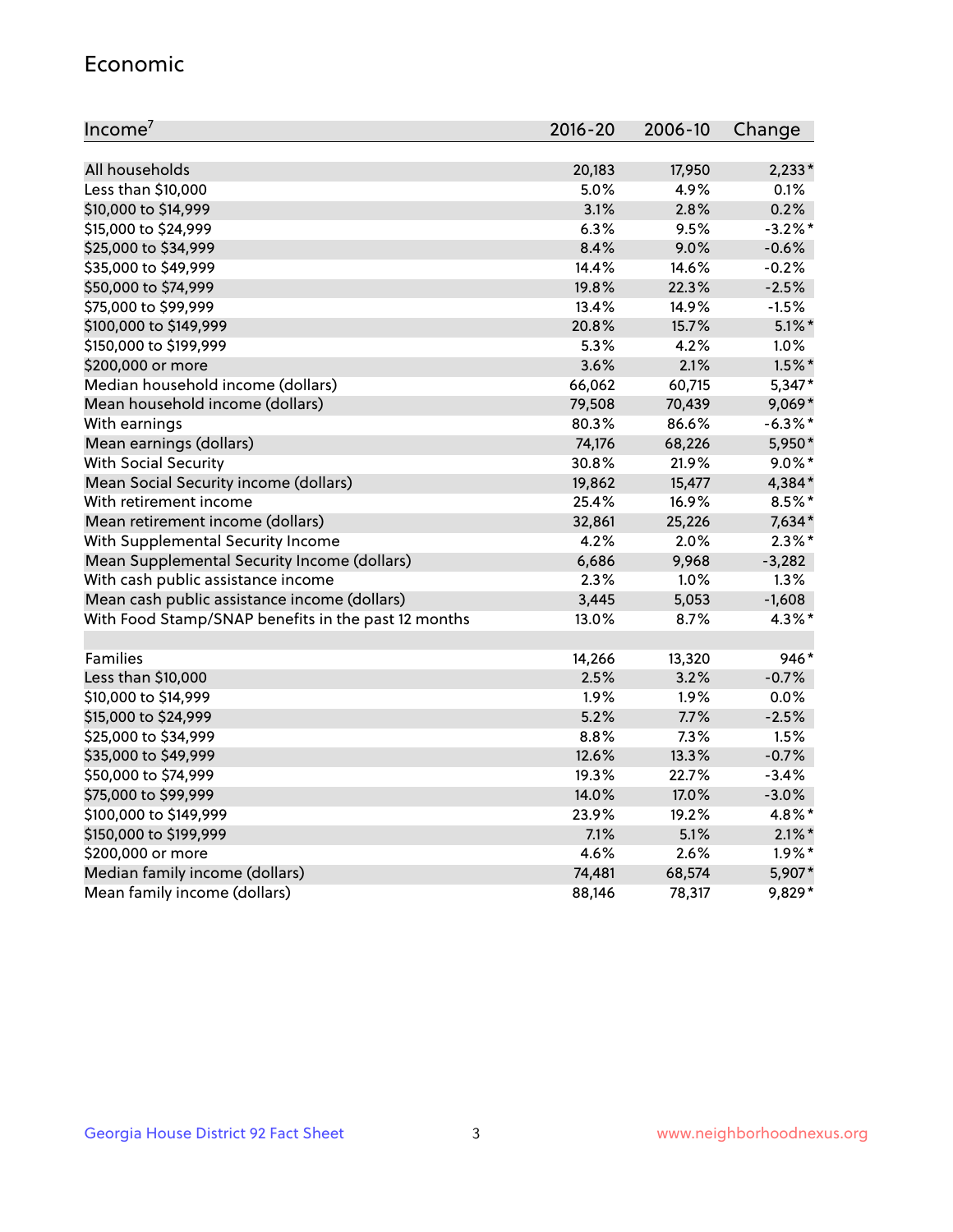## Economic, continued...

| Income, continued <sup>8</sup>                           | 2016-20     | 2006-10 | Change    |
|----------------------------------------------------------|-------------|---------|-----------|
|                                                          |             |         |           |
| Nonfamily households                                     | 5,918       | 4,630   | $1,287*$  |
| Median nonfamily income (dollars)                        | 43,195      | 37,253  | 5,942*    |
| Mean nonfamily income (dollars)                          | 53,743      | 44,521  | $9,222*$  |
|                                                          |             |         |           |
| Median earnings for workers (dollars)                    | 35,249      | 33,368  | $1,881*$  |
| Median earnings for male full-time, year-round workers   | 42,205      | 46,637  | $-4,432*$ |
| (dollars)                                                |             |         |           |
| Median earnings for female full-time, year-round workers | 45,423      | 38,577  | $6,847*$  |
| (dollars)                                                |             |         |           |
|                                                          |             |         |           |
| Per capita income (dollars)                              | 30,184      | 25,562  | $4,622*$  |
|                                                          |             |         |           |
|                                                          |             |         |           |
| Families and People Below Poverty Level <sup>9</sup>     | $2016 - 20$ | 2006-10 | Change    |
|                                                          |             |         |           |
| <b>All families</b>                                      | 7.4%        | 7.5%    | $-0.2%$   |
| With related children under 18 years                     | 11.3%       | 11.2%   | 0.1%      |
| With related children under 5 years only                 | 7.6%        | 11.0%   | $-3.4%$   |
| Married couple families                                  | 2.9%        | 3.5%    | $-0.6%$   |
| With related children under 18 years                     | 4.3%        | 4.7%    | $-0.4%$   |
| With related children under 5 years only                 | 0.0%        | 1.9%    | $-1.9%$   |
| Families with female householder, no husband present     | 17.6%       | 16.5%   | 1.1%      |
| With related children under 18 years                     | 21.4%       | 20.6%   | 0.7%      |
| With related children under 5 years only                 | 14.6%       | 24.4%   | $-9.8%$   |
|                                                          |             |         |           |
| All people                                               | 10.1%       | 10.5%   | $-0.4%$   |
| Under 18 years                                           | 14.4%       | 16.2%   | $-1.7%$   |
| Related children under 18 years                          | 14.4%       | 15.7%   | $-1.3%$   |
| Related children under 5 years                           | 16.2%       | 22.5%   | $-6.3%$   |
| Related children 5 to 17 years                           | 13.7%       | 13.7%   | 0.0%      |
| 18 years and over                                        | 8.8%        | 8.3%    | 0.5%      |
| 18 to 64 years                                           | 9.9%        | 8.5%    | 1.4%      |
| 65 years and over                                        | 3.8%        | 6.5%    | $-2.7%$   |
| People in families                                       | 7.9%        | 9.2%    | $-1.3%$   |
| Unrelated individuals 15 years and over                  | 22.8%       | 19.3%   | 3.5%      |
|                                                          |             |         |           |
| Non-Hispanic white people                                | 6.4%        | 4.9%    | 1.6%      |
| Black or African-American people                         | 10.4%       | 13.9%   | $-3.5%$   |
| Asian people                                             | 11.1%       | 4.7%    | 6.4%      |
| Hispanic or Latino people                                | 21.2%       | 28.1%   | $-6.9%$   |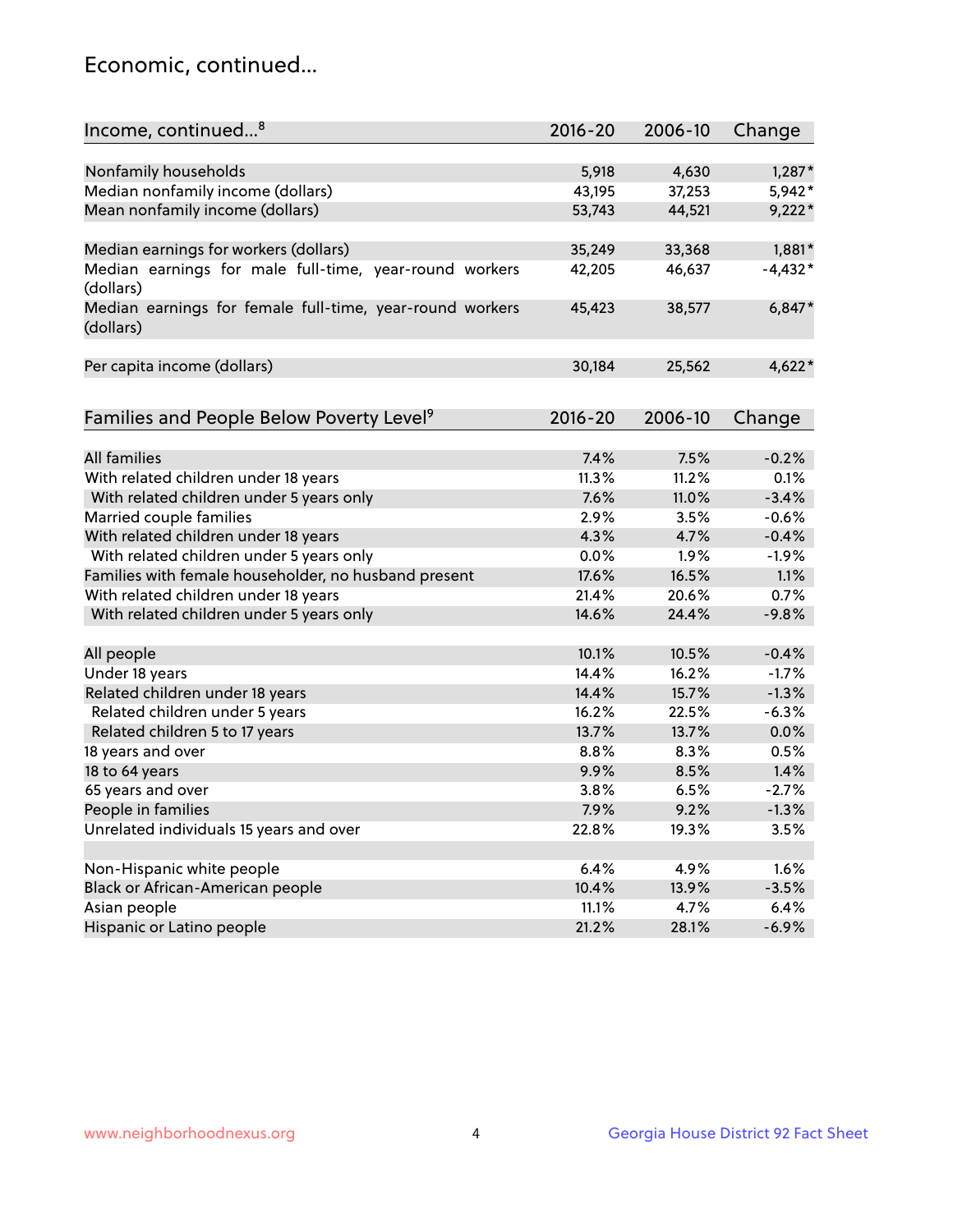## Employment

| Employment Status <sup>10</sup>                                             | $2016 - 20$ | 2006-10 | Change     |
|-----------------------------------------------------------------------------|-------------|---------|------------|
|                                                                             |             |         |            |
| Population 16 years and over                                                | 44,236      | 38,888  | $5,348*$   |
| In labor force                                                              | 64.5%       | 71.1%   | $-6.6%$    |
| Civilian labor force                                                        | 64.4%       | 70.9%   | $-6.5%$ *  |
| Employed                                                                    | 61.0%       | 62.4%   | $-1.4%$    |
| Unemployed                                                                  | 3.5%        | 8.5%    | $-5.0%$    |
| <b>Armed Forces</b>                                                         | 0.0%        | 0.1%    | $-0.1%$    |
| Not in labor force                                                          | 35.5%       | 28.9%   | $6.6\%$ *  |
| Civilian labor force                                                        | 28,509      | 27,579  | 930        |
| <b>Unemployment Rate</b>                                                    | 5.4%        | 12.0%   | $-6.6%$    |
|                                                                             |             |         |            |
| Females 16 years and over                                                   | 23,563      | 21,026  | $2,537*$   |
| In labor force                                                              | 62.1%       | 68.1%   | $-6.0\%$ * |
| Civilian labor force                                                        | 62.1%       | 68.0%   | $-5.9\%$ * |
| Employed                                                                    | 58.3%       | 60.2%   | $-1.9%$    |
|                                                                             | 3,849       | 3,744   | 105        |
| Own children of the householder under 6 years                               |             |         | 0.6%       |
| All parents in family in labor force                                        | 77.8%       | 77.2%   |            |
| Own children of the householder 6 to 17 years                               | 8,270       | 9,971   | $-1,701*$  |
| All parents in family in labor force                                        | 82.5%       | 80.4%   | 2.2%       |
|                                                                             |             |         |            |
| Industry <sup>11</sup>                                                      | $2016 - 20$ | 2006-10 | Change     |
|                                                                             |             |         |            |
| Civilian employed population 16 years and over                              | 26,963      | 24,266  | $2,697*$   |
| Agriculture, forestry, fishing and hunting, and mining                      | 0.2%        | 0.3%    | $-0.0%$    |
| Construction                                                                | 5.6%        | 6.3%    | $-0.7%$    |
| Manufacturing                                                               | 9.0%        | 10.0%   | $-1.0%$    |
| Wholesale trade                                                             | 2.8%        | 2.7%    | 0.1%       |
| Retail trade                                                                | 10.8%       | 10.6%   | 0.3%       |
| Transportation and warehousing, and utilities                               | 7.9%        | 7.1%    | 0.8%       |
| Information                                                                 | 2.8%        | 4.2%    | $-1.5%$    |
| Finance and insurance, and real estate and rental and leasing               | 6.9%        | 8.0%    | $-1.1%$    |
| Professional, scientific, and management, and administrative                | 11.6%       | 10.1%   | 1.4%       |
| and waste management services                                               |             |         |            |
| Educational services, and health care and social assistance                 | 22.4%       | 23.4%   | $-1.0\%$   |
| Arts, entertainment, and recreation, and accommodation and<br>food services | $9.2\%$     | 6.9%    | $2.3\%$ *  |
| Other services, except public administration                                | 4.0%        | 4.7%    | $-0.7%$    |
| Public administration                                                       | 6.7%        | 5.7%    | 1.0%       |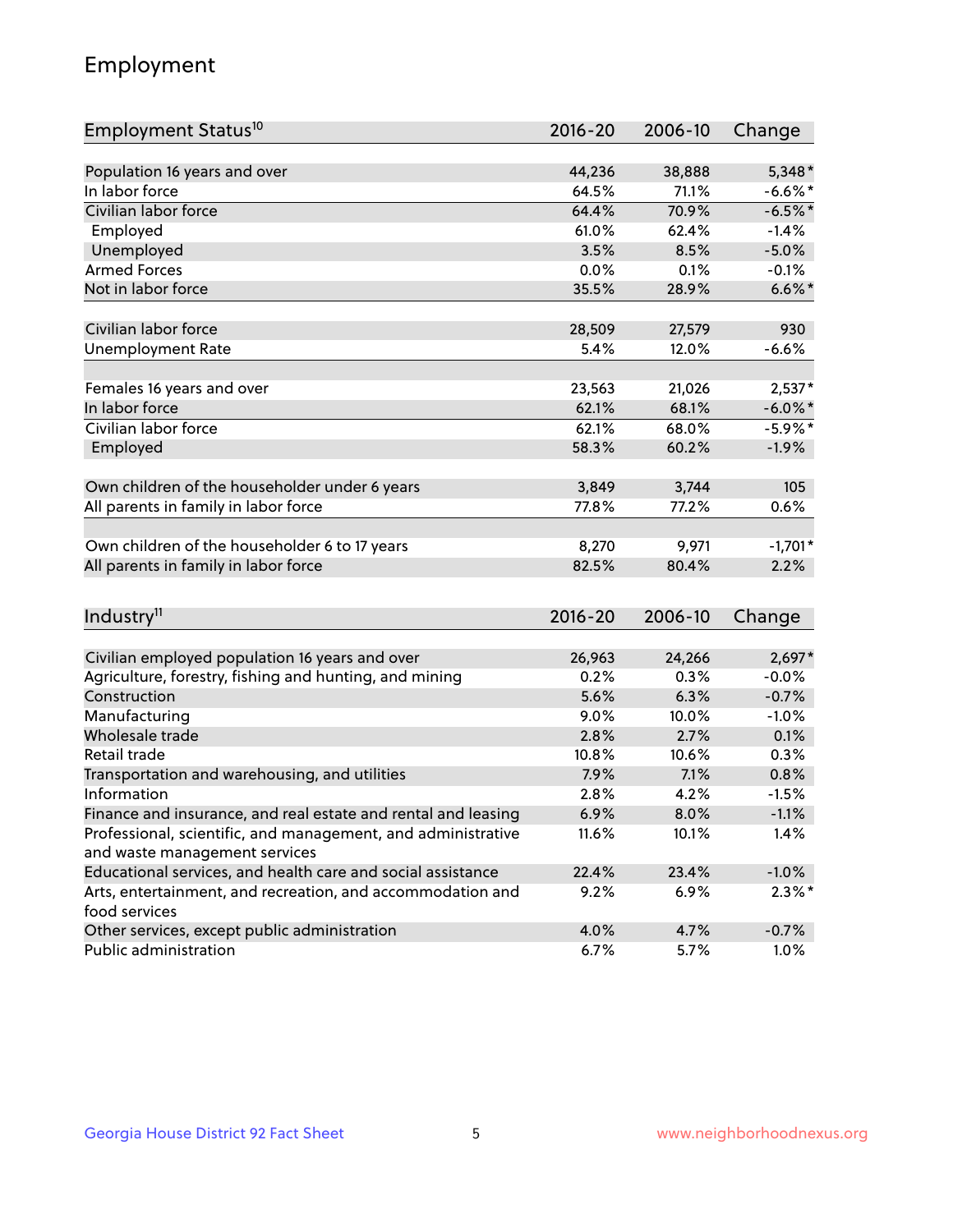## Employment, continued...

| Occupation <sup>12</sup>                                     | $2016 - 20$ | 2006-10 | Change     |
|--------------------------------------------------------------|-------------|---------|------------|
| Civilian employed population 16 years and over               | 26,963      | 24,266  | $2,697*$   |
| Management, business, science, and arts occupations          | 34.6%       | 37.9%   | $-3.3\%$ * |
| Service occupations                                          | 15.9%       | 13.1%   | $2.8\%$ *  |
| Sales and office occupations                                 | 25.6%       | 29.7%   | $-4.1\%$ * |
| and<br>Natural<br>resources,<br>construction,<br>maintenance | 7.2%        | 8.5%    | $-1.3%$    |
| occupations                                                  |             |         |            |
| Production, transportation, and material moving occupations  | 16.7%       | 10.8%   | 5.9%*      |
| Class of Worker <sup>13</sup>                                | $2016 - 20$ | 2006-10 | Change     |
|                                                              |             |         |            |
| Civilian employed population 16 years and over               | 26,963      | 24,266  | $2,697*$   |
| Private wage and salary workers                              | 78.9%       | 76.4%   | 2.5%       |
| Government workers                                           | 17.8%       | 18.1%   | $-0.3%$    |
| Self-employed in own not incorporated business workers       | 3.3%        | 5.4%    | $-2.1\%$ * |
| Unpaid family workers                                        | 0.0%        | 0.1%    | $-0.1%$    |
| Job Flows <sup>14</sup>                                      | 2019        | 2010    | Change     |
|                                                              |             |         |            |
| Total Jobs in district                                       | 7,798       | 9,438   | $-1,640$   |
| Held by residents of district                                | 10.2%       | 10.3%   | $-0.0%$    |
| Held by non-residents of district                            | 89.8%       | 89.7%   | 0.0%       |
| Jobs by Industry Sector <sup>15</sup>                        | 2019        | 2010    | Change     |
|                                                              |             |         |            |
| Total Jobs in district                                       | 7,798       | 9,438   | $-1,640$   |
| Goods Producing sectors                                      | 3.7%        | 10.4%   | $-6.7%$    |
| Trade, Transportation, and Utilities sectors                 | 34.7%       | 34.9%   | $-0.1%$    |
| All Other Services sectors                                   | 61.6%       | 54.7%   | 6.9%       |
| Total Jobs in district held by district residents            | 799         | 969     | $-170$     |
| <b>Goods Producing sectors</b>                               | 7.0%        | 14.2%   | $-7.2%$    |
| Trade, Transportation, and Utilities sectors                 | 16.3%       | 12.7%   | 3.6%       |
| All Other Services sectors                                   | 76.7%       | 73.1%   |            |
|                                                              |             |         | 3.7%       |
| Jobs by Earnings <sup>16</sup>                               | 2019        | 2010    | Change     |
|                                                              |             |         |            |
| Total Jobs in district                                       | 7,798       | 9,438   | $-1,640$   |
| Jobs with earnings \$1250/month or less                      | 37.7%       | 45.0%   | $-7.3%$    |
| Jobs with earnings \$1251/month to \$3333/month              | 35.5%       | 34.2%   | 1.2%       |
| Jobs with earnings greater than \$3333/month                 | 26.8%       | 20.8%   | 6.0%       |
| Total Jobs in district held by district residents            | 799         | 969     | $-170$     |
| Jobs with earnings \$1250/month or less                      | 33.9%       |         | $-6.0%$    |
|                                                              |             | 39.9%   |            |
| Jobs with earnings \$1251/month to \$3333/month              | 37.8%       | 34.7%   | 3.1%       |
| Jobs with earnings greater than \$3333/month                 | 28.3%       | 25.4%   | 2.9%       |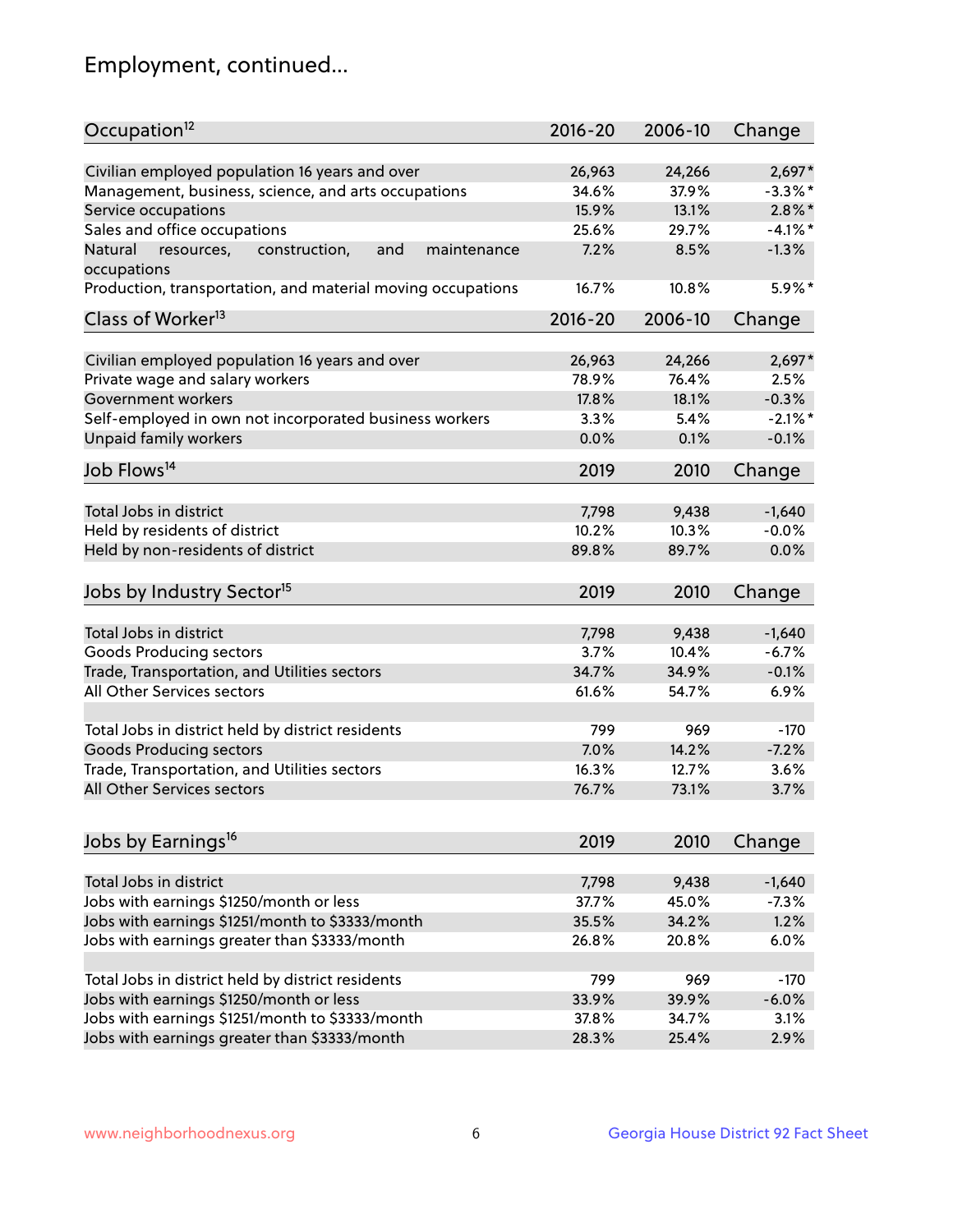## Employment, continued...

| 2019  | 2010  | Change   |
|-------|-------|----------|
|       |       |          |
| 7,798 | 9,438 | $-1,640$ |
| 30.9% | 37.6% | $-6.8%$  |
| 49.0% | 49.8% | $-0.8%$  |
| 20.1% | 12.5% | 7.6%     |
|       |       |          |
| 799   | 969   | $-170$   |
| 26.0% | 22.6% | 3.4%     |
| 46.2% | 56.7% | $-10.5%$ |
| 27.8% | 20.7% | 7.0%     |
|       |       |          |

#### Education

| School Enrollment <sup>18</sup>                | $2016 - 20$ | 2006-10 | Change     |
|------------------------------------------------|-------------|---------|------------|
|                                                |             |         |            |
| Population 3 years and over enrolled in school | 15,604      | 16,246  | $-641$     |
| Nursery school, preschool                      | $8.0\%$     | 5.2%    | $2.8\%$ *  |
| Kindergarten                                   | 4.7%        | 4.9%    | $-0.2%$    |
| Elementary school (grades 1-8)                 | 38.7%       | 39.3%   | $-0.7%$    |
| High school (grades 9-12)                      | 24.2%       | 26.2%   | $-2.0%$    |
| College or graduate school                     | 24.5%       | 24.4%   | 0.1%       |
| Educational Attainment <sup>19</sup>           | $2016 - 20$ | 2006-10 | Change     |
|                                                |             |         |            |
| Population 25 years and over                   | 37,870      | 32,291  | $5,579*$   |
| Less than 9th grade                            | 3.5%        | 2.3%    | 1.1%       |
| 9th to 12th grade, no diploma                  | 4.1%        | 6.5%    | $-2.4%$    |
| High school graduate (includes equivalency)    | 29.7%       | 27.6%   | 2.1%       |
| Some college, no degree                        | 24.4%       | 24.7%   | $-0.4%$    |
| Associate's degree                             | 10.5%       | 9.9%    | 0.6%       |
| Bachelor's degree                              | 16.6%       | 19.3%   | $-2.6\%$ * |
| Graduate or professional degree                | 11.3%       | $9.8\%$ | 1.5%       |
|                                                |             |         |            |
| Percent high school graduate or higher         | 92.4%       | 91.2%   | 1.2%       |
| Percent bachelor's degree or higher            | 27.9%       | 29.1%   | $-1.1%$    |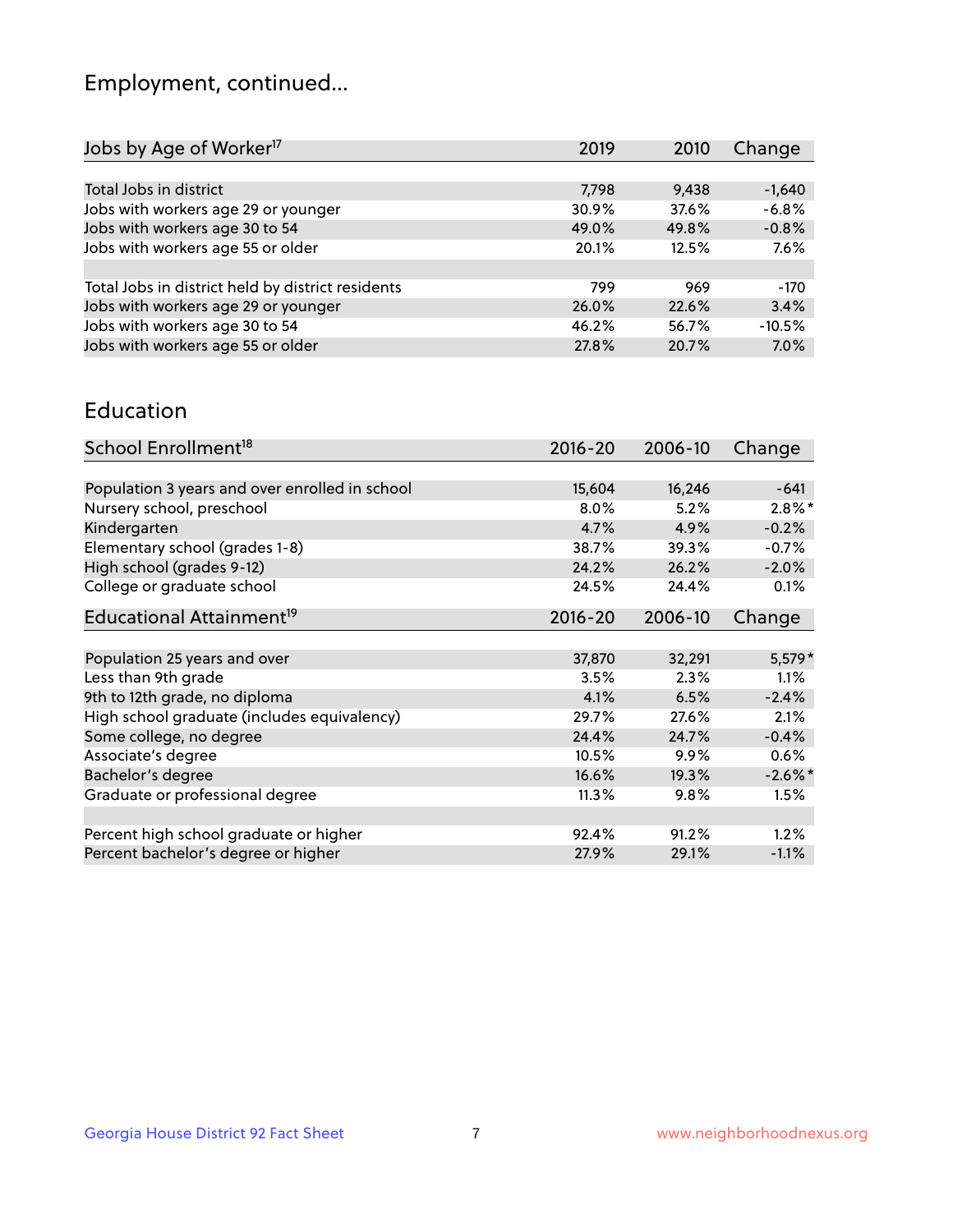## Housing

| Households by Type <sup>20</sup>                     | 2016-20 | 2006-10 | Change     |
|------------------------------------------------------|---------|---------|------------|
|                                                      |         |         |            |
| <b>Total households</b>                              | 20,183  | 17,950  | $2,233*$   |
| Family households (families)                         | 70.7%   | 74.2%   | $-3.5%$ *  |
| With own children under 18 years                     | 28.1%   | 37.7%   | $-9.6%$ *  |
| Married-couple family                                | 42.0%   | 51.0%   | $-9.0\%$ * |
| With own children of the householder under 18 years  | 12.8%   | 23.4%   | $-10.6%$ * |
| Male householder, no wife present, family            | 8.9%    | 4.1%    | $4.8\%$ *  |
| With own children of the householder under 18 years  | 3.3%    | 2.2%    | 1.1%       |
| Female householder, no husband present, family       | 19.8%   | 19.1%   | 0.7%       |
| With own children of the householder under 18 years  | 12.0%   | 12.1%   | $-0.1%$    |
| Nonfamily households                                 | 29.3%   | 25.8%   | $3.5%$ *   |
| Householder living alone                             | 26.4%   | 21.4%   | $5.0\%$ *  |
| 65 years and over                                    | 8.0%    | 4.8%    | $3.2\%$ *  |
|                                                      |         |         |            |
| Households with one or more people under 18 years    | 35.1%   | 42.2%   | $-7.2%$    |
| Households with one or more people 65 years and over | 28.2%   | 18.0%   | $10.3\%$ * |
|                                                      |         |         |            |
| Average household size                               | 2.78    | 2.85    | $-0.08$    |
| Average family size                                  | 3.35    | 3.35    | $-0.00$    |
|                                                      |         |         |            |
| Housing Occupancy <sup>21</sup>                      | 2016-20 | 2006-10 | Change     |
|                                                      |         |         |            |
| Total housing units                                  | 22,006  | 20,318  | $1,688*$   |
| Occupied housing units                               | 91.7%   | 88.3%   | $3.4\%$ *  |
| Vacant housing units                                 | 8.3%    | 11.7%   | $-3.4\%$ * |
|                                                      |         |         |            |
| Homeowner vacancy rate                               | 3.4     | 4.4     | $-1.1$     |
| Rental vacancy rate                                  | 2.0     | 11.4    | $-9.4*$    |
|                                                      |         |         |            |
| Units in Structure <sup>22</sup>                     | 2016-20 | 2006-10 |            |
|                                                      |         |         | Change     |
| Total housing units                                  | 22,006  | 20,318  | $1,688*$   |
| 1-unit, detached                                     | 76.2%   | 81.0%   | $-4.8\%$ * |
| 1-unit, attached                                     | 4.9%    | 2.1%    | $2.9\%*$   |
| 2 units                                              | 1.4%    | 2.1%    | $-0.7%$    |
| 3 or 4 units                                         | 1.1%    | 1.3%    | $-0.2%$    |
| 5 to 9 units                                         | 3.1%    | 3.7%    | $-0.6%$    |
| 10 to 19 units                                       | 5.7%    | 4.9%    | 0.8%       |
| 20 or more units                                     | 6.1%    | 3.9%    | 2.2%       |
| Mobile home                                          | 1.5%    | 1.1%    | 0.5%       |
| Boat, RV, van, etc.                                  | 0.0%    | 0.0%    | $-0.0%$    |
|                                                      |         |         |            |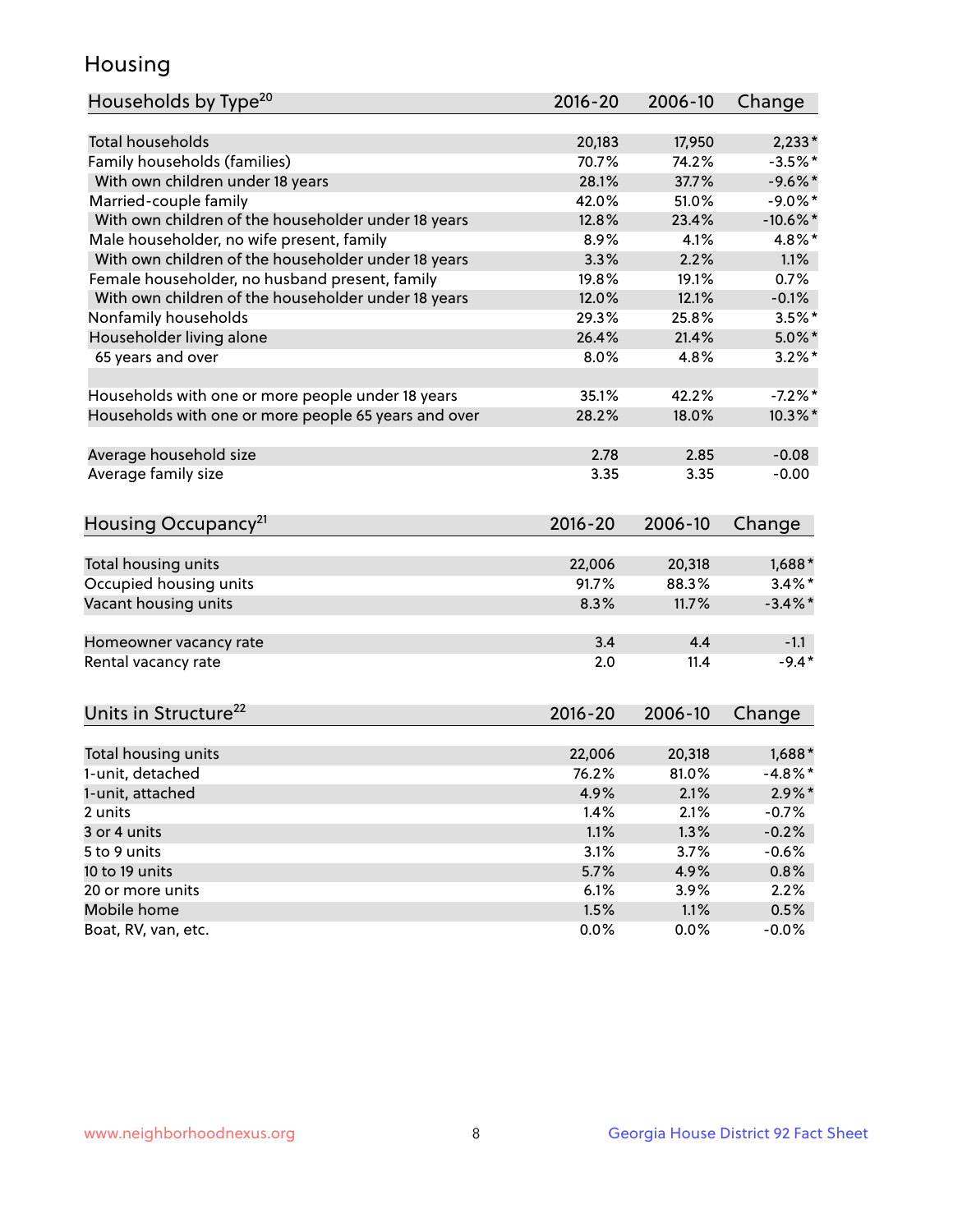## Housing, Continued...

| Year Structure Built <sup>23</sup>             | 2016-20     | 2006-10 | Change      |
|------------------------------------------------|-------------|---------|-------------|
| Total housing units                            | 22,006      | 20,318  | 1,688*      |
| Built 2014 or later                            | 1.5%        | (X)     | (X)         |
| Built 2010 to 2013                             | 2.2%        | (X)     | (X)         |
| Built 2000 to 2009                             | 30.0%       | 28.9%   | 1.1%        |
| Built 1990 to 1999                             | 20.1%       | 25.2%   | $-5.1\%$ *  |
| Built 1980 to 1989                             | 21.7%       | 19.6%   | 2.1%        |
| Built 1970 to 1979                             | 16.2%       | 18.2%   | $-2.0%$     |
| Built 1960 to 1969                             | 5.0%        | 4.1%    | 0.9%        |
| Built 1950 to 1959                             | 1.5%        | 1.8%    | $-0.3%$     |
| Built 1940 to 1949                             | 0.8%        | 0.8%    | $-0.0%$     |
| Built 1939 or earlier                          | 1.1%        | 1.3%    | $-0.2%$     |
| Housing Tenure <sup>24</sup>                   | 2016-20     | 2006-10 | Change      |
|                                                |             |         |             |
| Occupied housing units                         | 20,183      | 17,950  | $2,233*$    |
| Owner-occupied                                 | 64.7%       | 74.7%   | $-10.0\%$ * |
| Renter-occupied                                | 35.3%       | 25.3%   | 10.0%*      |
| Average household size of owner-occupied unit  | 2.77        | 2.85    | $-0.07$     |
| Average household size of renter-occupied unit | 2.79        | 2.88    | $-0.09$     |
| Residence 1 Year Ago <sup>25</sup>             | 2016-20     | 2006-10 | Change      |
| Population 1 year and over                     | 55,901      | 50,647  | $5,254*$    |
| Same house                                     | 83.9%       | 83.0%   | 0.9%        |
| Different house in the U.S.                    | 16.1%       | 16.7%   | $-0.7%$     |
| Same county                                    | 4.9%        | 6.2%    | $-1.2%$     |
| Different county                               | 11.1%       | 10.5%   | 0.6%        |
| Same state                                     | 8.1%        | 6.3%    | 1.8%        |
| Different state                                | 3.0%        | 4.2%    | $-1.2%$     |
| Abroad                                         | 0.1%        | 0.3%    | $-0.2%$     |
| Value of Housing Unit <sup>26</sup>            | $2016 - 20$ | 2006-10 | Change      |
|                                                |             |         |             |
| Owner-occupied units                           | 13,065      | 13,413  | $-348$      |
| Less than \$50,000                             | 2.0%        | 2.2%    | $-0.3%$     |
| \$50,000 to \$99,999                           | 13.7%       | 8.2%    | $5.4\%$ *   |
| \$100,000 to \$149,999                         | 18.9%       | 28.8%   | $-9.9%$ *   |
| \$150,000 to \$199,999                         | 22.9%       | 24.0%   | $-1.2%$     |
| \$200,000 to \$299,999                         | 28.3%       | 22.6%   | $5.7\%$ *   |
| \$300,000 to \$499,999                         | 12.8%       | 11.8%   | 1.1%        |
| \$500,000 to \$999,999                         | 1.3%        | 1.9%    | $-0.6%$     |
| \$1,000,000 or more                            | 0.1%        | 0.4%    | $-0.3%$     |
| Median (dollars)                               | 178,955     | 169,313 | $9,641*$    |
| Mortgage Status <sup>27</sup>                  | $2016 - 20$ | 2006-10 | Change      |
| Owner-occupied units                           | 13,065      | 13,413  | $-348$      |
| Housing units with a mortgage                  | 73.2%       | 82.6%   | $-9.3\%$ *  |
| Housing units without a mortgage               | 26.8%       | 17.4%   | $9.3\%$ *   |
|                                                |             |         |             |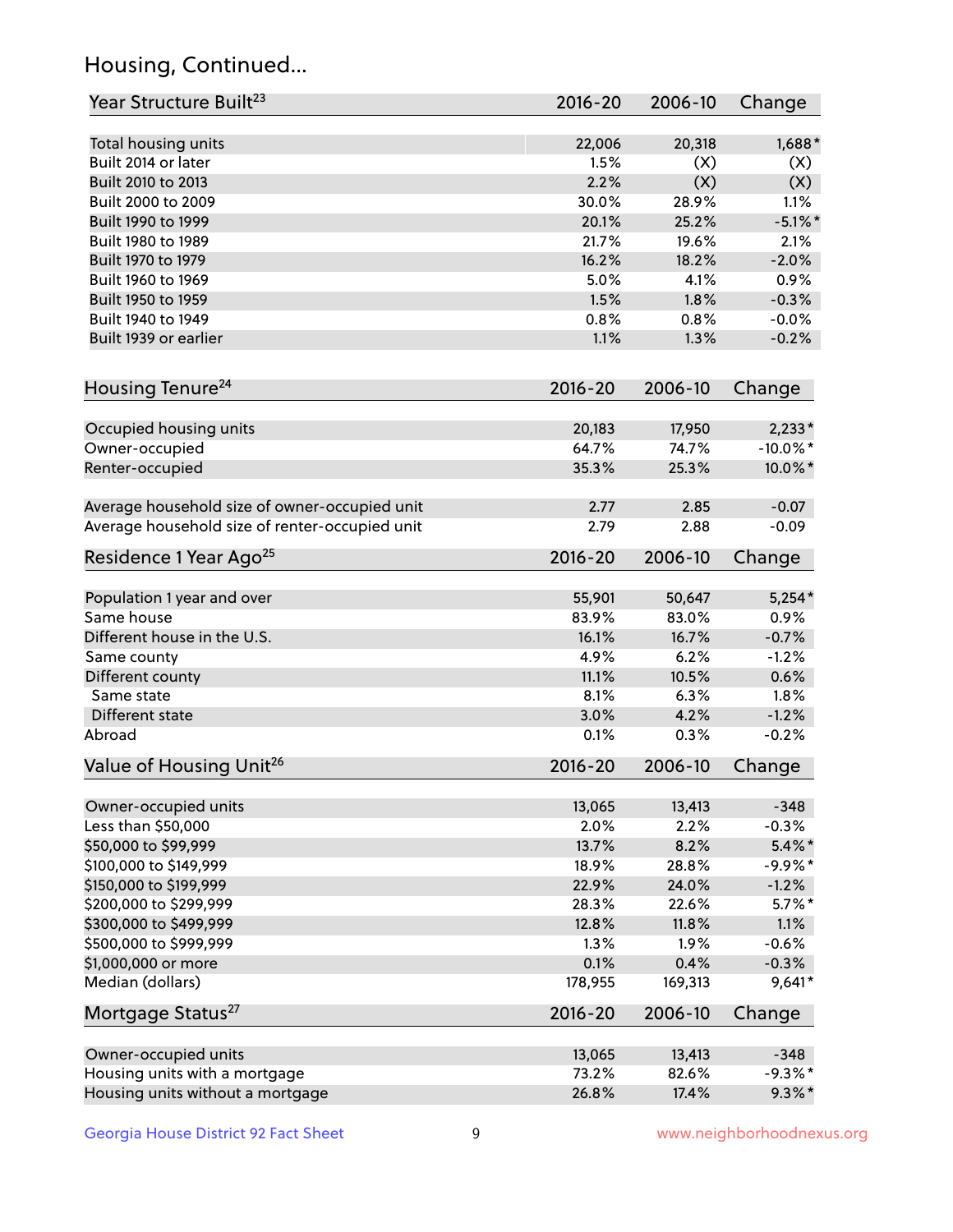## Housing, Continued...

| Selected Monthly Owner Costs <sup>28</sup>                                            | 2016-20     | 2006-10 | Change     |
|---------------------------------------------------------------------------------------|-------------|---------|------------|
| Housing units with a mortgage                                                         | 9,569       | 11,076  | $-1,507*$  |
| Less than \$300                                                                       | 0.4%        | 0.2%    | 0.2%       |
| \$300 to \$499                                                                        | 0.8%        | 0.6%    | 0.2%       |
| \$500 to \$999                                                                        | 20.8%       | 16.2%   | 4.7%       |
| \$1,000 to \$1,499                                                                    | 30.1%       | 37.1%   | $-7.0\%$ * |
| \$1,500 to \$1,999                                                                    | 23.7%       | 22.7%   | 1.0%       |
| \$2,000 to \$2,999                                                                    | 20.4%       | 18.2%   | 2.3%       |
| \$3,000 or more                                                                       | 3.7%        | 5.0%    | $-1.4%$    |
| Median (dollars)                                                                      | 1,458       | 1,441   | 18         |
| Housing units without a mortgage                                                      | 3,496       | 2,337   | $1,159*$   |
| Less than \$150                                                                       | 3.3%        | 1.5%    | 1.8%       |
| \$150 to \$249                                                                        | 16.0%       | 13.7%   | 2.4%       |
| \$250 to \$349                                                                        | 21.0%       | 18.8%   | 2.2%       |
| \$350 to \$499                                                                        | 30.5%       | 36.6%   | $-6.0%$    |
| \$500 to \$699                                                                        | 20.4%       | 20.7%   | $-0.3%$    |
| \$700 or more                                                                         | 8.7%        | 8.8%    | $-0.1%$    |
| Median (dollars)                                                                      | 402         | 409     | -7         |
| Selected Monthly Owner Costs as a Percentage of<br>Household Income <sup>29</sup>     | $2016 - 20$ | 2006-10 | Change     |
| Housing units with a mortgage (excluding units where<br>SMOCAPI cannot be computed)   | 9,465       | 10,973  | $-1,508*$  |
| Less than 20.0 percent                                                                | 46.2%       | 32.8%   | 13.4%*     |
| 20.0 to 24.9 percent                                                                  | 14.7%       | 18.2%   | $-3.5\%$ * |
| 25.0 to 29.9 percent                                                                  | 9.3%        | 10.2%   | $-0.8%$    |
| 30.0 to 34.9 percent                                                                  | 9.5%        | 10.2%   | $-0.7%$    |
| 35.0 percent or more                                                                  | 20.3%       | 28.6%   | $-8.3\%$ * |
| Not computed                                                                          | 104         | 103     | 1          |
| Housing unit without a mortgage (excluding units where<br>SMOCAPI cannot be computed) | 3,478       | 2,337   | $1,141*$   |
| Less than 10.0 percent                                                                | 58.9%       | 50.5%   | 8.4%       |
| 10.0 to 14.9 percent                                                                  | 21.6%       | 21.7%   | $-0.1%$    |
| 15.0 to 19.9 percent                                                                  | 7.5%        | 7.9%    | $-0.4%$    |
| 20.0 to 24.9 percent                                                                  | 5.0%        | 5.9%    | $-0.9%$    |
| 25.0 to 29.9 percent                                                                  | 2.0%        | 2.5%    | $-0.5%$    |
| 30.0 to 34.9 percent                                                                  | 1.6%        | 3.9%    | $-2.3%$    |
| 35.0 percent or more                                                                  | 3.6%        | 7.7%    | $-4.1%$    |
| Not computed                                                                          | 18          | 0       | 18         |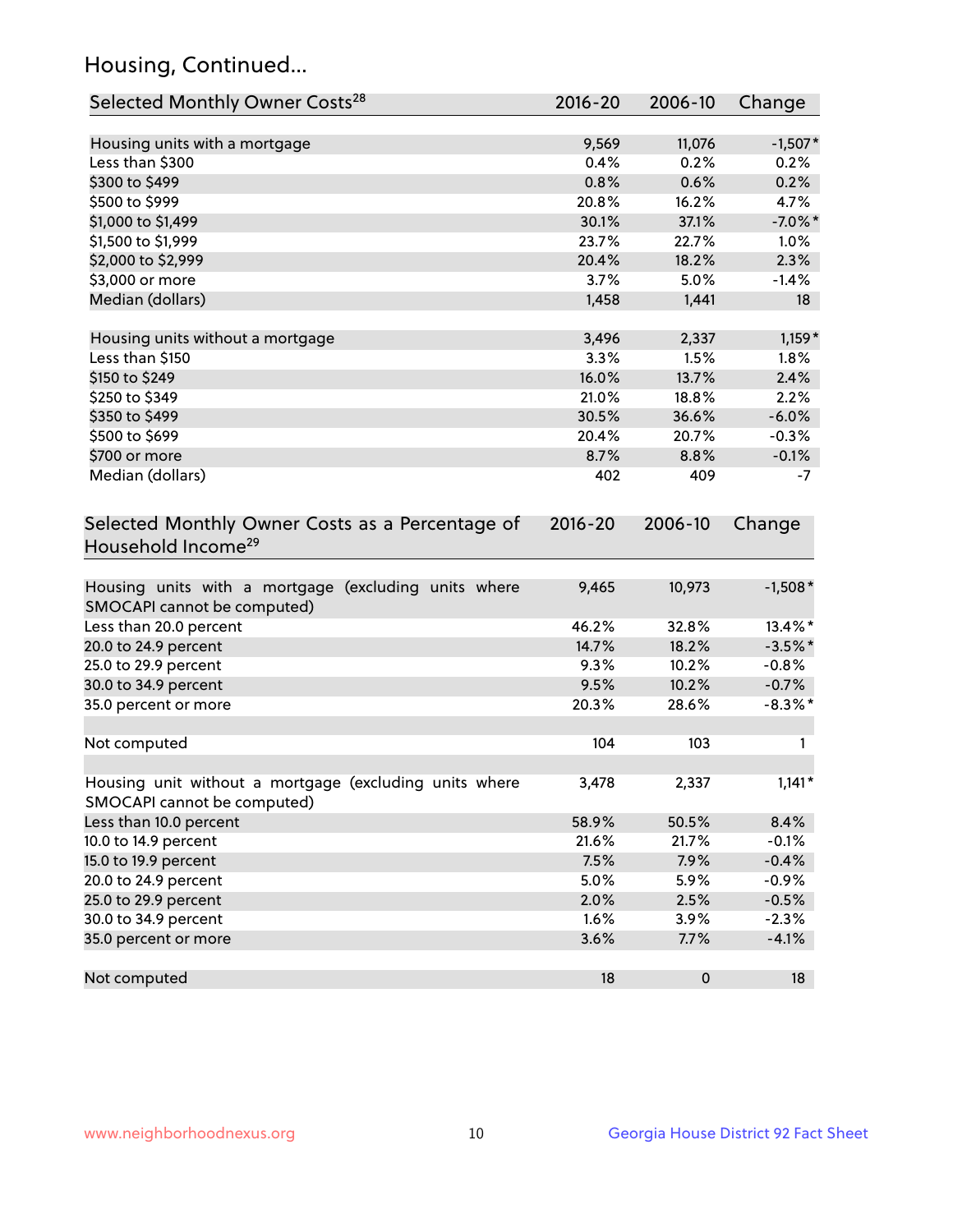## Housing, Continued...

| Gross Rent <sup>30</sup>   | 2016-20 | 2006-10 | Change     |
|----------------------------|---------|---------|------------|
|                            |         |         |            |
| Occupied units paying rent | 6,687   | 4,322   | 2,365*     |
| Less than \$200            | $0.0\%$ | 0.2%    | $-0.2%$    |
| \$200 to \$499             | 1.3%    | 3.4%    | $-2.1%$    |
| \$500 to \$749             | 5.7%    | 12.1%   | $-6.4%$    |
| \$750 to \$999             | 13.5%   | 35.0%   | $-21.5%$   |
| \$1,000 to \$1,499         | 62.9%   | 44.5%   | 18.3%*     |
| \$1,500 to \$1,999         | 15.9%   | 3.7%    | $12.1\%$ * |
| \$2,000 or more            | 0.7%    | 1.0%    | $-0.3%$    |
| Median (dollars)           | 1,185   | 1,240   | $-55*$     |
|                            |         |         |            |
| No rent paid               | 431     | 215     | 216        |
|                            |         |         |            |

| Gross Rent as a Percentage of Household Income <sup>31</sup>                   | $2016 - 20$ | 2006-10 | Change     |
|--------------------------------------------------------------------------------|-------------|---------|------------|
|                                                                                |             |         |            |
| Occupied units paying rent (excluding units where GRAPI<br>cannot be computed) | 6,607       | 4,240   | $2,368*$   |
| Less than 15.0 percent                                                         | $7.3\%$     | 11.4%   | $-4.1%$    |
| 15.0 to 19.9 percent                                                           | 15.5%       | 11.3%   | 4.2%       |
| 20.0 to 24.9 percent                                                           | 19.7%       | 7.9%    | $11.8\%$ * |
| 25.0 to 29.9 percent                                                           | $9.0\%$     | 13.2%   | $-4.2%$    |
| 30.0 to 34.9 percent                                                           | $10.6\%$    | 11.3%   | $-0.7%$    |
| 35.0 percent or more                                                           | 37.9%       | 45.0%   | $-7.1%$    |
|                                                                                |             |         |            |
| Not computed                                                                   | 511         | 298     | 213        |

## Transportation

| Commuting to Work <sup>32</sup>           | 2016-20 | 2006-10 | Change     |
|-------------------------------------------|---------|---------|------------|
|                                           |         |         |            |
| Workers 16 years and over                 | 26,053  | 23,488  | $2,565*$   |
| Car, truck, or van - drove alone          | 80.2%   | 81.4%   | $-1.2%$    |
| Car, truck, or van - carpooled            | 8.2%    | 10.6%   | $-2.4\%$ * |
| Public transportation (excluding taxicab) | 2.4%    | 2.1%    | 0.2%       |
| Walked                                    | 0.7%    | 0.8%    | $-0.1%$    |
| Other means                               | $1.0\%$ | $1.7\%$ | $-0.7%$    |
| Worked at home                            | 7.6%    | 3.4%    | $4.1\%$ *  |
|                                           |         |         |            |
| Mean travel time to work (minutes)        | 36.1    | 34.5    | $1.7*$     |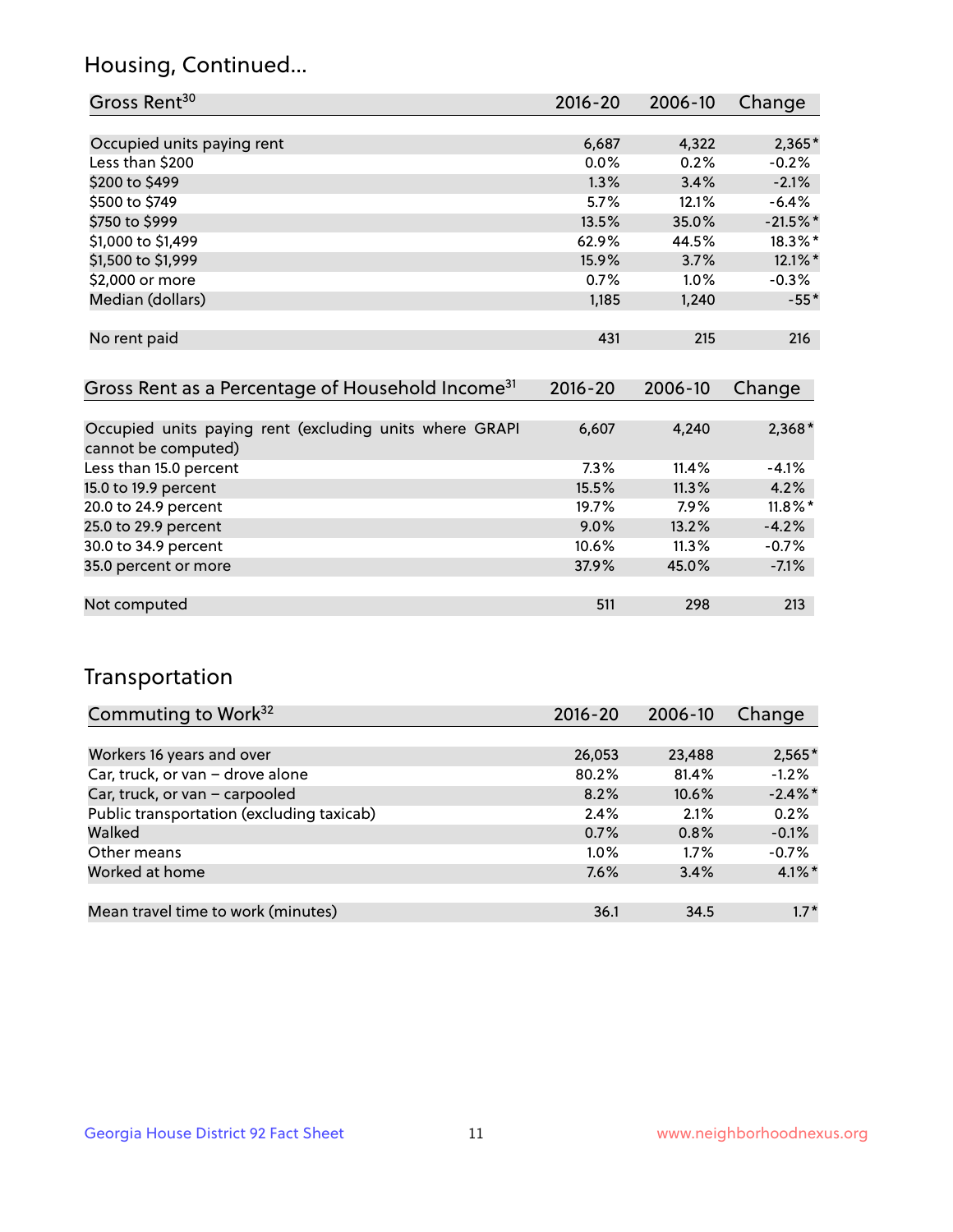## Transportation, Continued...

| Vehicles Available <sup>33</sup> | $2016 - 20$ | 2006-10 | Change     |
|----------------------------------|-------------|---------|------------|
|                                  |             |         |            |
| Occupied housing units           | 20.183      | 17,950  | $2,233*$   |
| No vehicles available            | 3.6%        | 3.6%    | $-0.0%$    |
| 1 vehicle available              | 35.7%       | 30.2%   | $5.5\%$ *  |
| 2 vehicles available             | 33.4%       | 40.2%   | $-6.8\%$ * |
| 3 or more vehicles available     | 27.4%       | 26.0%   | 1.4%       |

#### Health

| Health Insurance coverage <sup>34</sup>                 | 2016-20 |
|---------------------------------------------------------|---------|
|                                                         |         |
| Civilian Noninstitutionalized Population                | 56,125  |
| With health insurance coverage                          | 88.2%   |
| With private health insurance coverage                  | 67.0%   |
| With public health coverage                             | 33.3%   |
| No health insurance coverage                            | 11.8%   |
| Civilian Noninstitutionalized Population Under 19 years | 14,457  |
| No health insurance coverage                            | 9.5%    |
| Civilian Noninstitutionalized Population 19 to 64 years | 33,759  |
| In labor force:                                         | 26,399  |
| Employed:                                               | 25,315  |
| With health insurance coverage                          | 87.8%   |
| With private health insurance coverage                  | 83.3%   |
| With public coverage                                    | 8.0%    |
| No health insurance coverage                            | 12.2%   |
| Unemployed:                                             | 1,084   |
| With health insurance coverage                          | 63.6%   |
| With private health insurance coverage                  | 41.5%   |
| With public coverage                                    | 22.1%   |
| No health insurance coverage                            | 36.4%   |
| Not in labor force:                                     | 7,360   |
| With health insurance coverage                          | 80.0%   |
| With private health insurance coverage                  | 55.0%   |
| With public coverage                                    | 33.2%   |
| No health insurance coverage                            | 20.0%   |